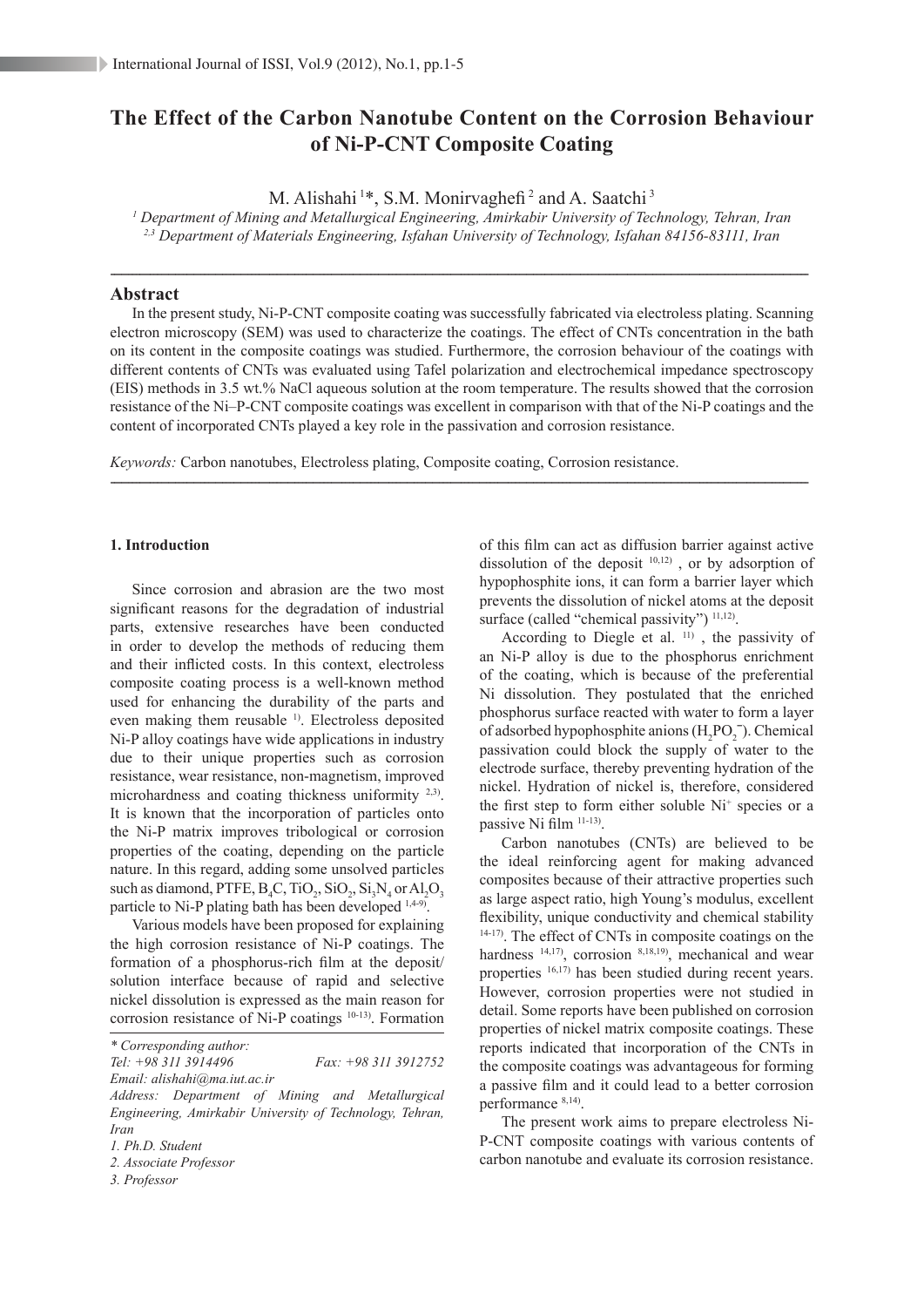## **2. Experimental procedure**

Pristine CVD-grown multi walled carbon nanotubes, 10-30  $\mu$ m in length and 10-20 nm in diameter with special surface areas (SSA) of about 200 m2 /g, were purchased from Neutrino Corporation.

The homogeneous dispersion of the CNTs throughout the matrix is a critical factor in determining the properties of the CNT-strengthened composites. In this sense, the length to diameter ratio of the CNTs is a key in order to disperse them in aqueous electrolyte solution <sup>19)</sup>. For this reason, the as-received CNTs were milled for 8 hours in an acetone liquid using a planetary ball mill machine at the rotating speed of 400 rpm. Ball to powder ratio was kept at 50:1. Milling made the CNTs straight and shortened, and therefore, improved the dispersion of the CNTs in the electroless bath. Then, ball milled CNTs were subjected to the following acid treatment for dissolving any metallic contaminants and ensuring better dispersion in the electroless bath 20).

The ball milled CNTs were immersed in 70%  $HNO<sub>3</sub>$  solution for 1 h to remove any metallic contaminants. The samples were then exposed to a mixture of  $HNO<sub>3</sub>$  and  $H<sub>2</sub>SO<sub>4</sub>$  (volumetric 1:3) under high power sonication for 3 h in an ultrasonic bath (POWERSONIC405-HWASHIN). This procedure shortened and exfoliated the CNTs. After this period, a small amount of HCl was added into the suspension, which resulted in the formation of carboxyl functional groups on the end of the CNTs. The CNTs were subsequently rinsed with distilled water until a neutral suspension was formed as indicated by a pH meter.

After grinding up to 600-grit SiC emery paper, all substrates were pretreated by the combination of organic solvents and alkaline degreasing with intermediate water rinses.

The commercial SH490L5 nickel-phosphorus electroless bath (Scholter, Germany), which consisted of 7g/l nickel and  $30g/1 H_2PO_2^-$ , was used. Bath conditions for the fabrication of the Ni-P-CNT electroless composite coating are shown in Table 1. After the Ni-P coating, the interlayer with the deposit thickness of 5μm was obtained, and the Ni-P-CNT composite coating was deposited on the interlayer with the thickness of 25 μm. The as-prepared coating was implanted into deionized water with ultrasonic vibration and then dried naturally.

*Table 1. Bath conditions for the fabrication of the Ni-P-CNT electroless composite coating*

| Parameter           | Condition                           |
|---------------------|-------------------------------------|
| Temperature         | $88 \pm 2$ (°C)                     |
| pH                  | 47                                  |
| Magnetic agitation  | 850 (rpm)                           |
| Surfactant (CTAB)   | $200 - 300$ (mg/lit)                |
| <b>Treated CNTs</b> | 0.5, 1, 1.5, 2 and 2.5 ( $gr/lit$ ) |

Microstructure evaluation was carried out by scanning electron microscopy (SEM, Philips XL30). Energy dispersive spectroscopy (EDS, SERON-AIS2100) was employed to identify the composition of coatings.

Tafel polarization tests were conducted in a three-electrode system. The counter electrode was a platinum wire and the reference electrode was a standard calomel electrode (SCE). The tests were performed in 3.5% NaCl solution using an AMETEK Potentiostat (model PARSTAT 2273) at the scan rate of  $1 \text{ mV s}^{-1}$ . Corrosion potentials as well as corrosion current densities were extracted from the plots using Tafel extrapolation method. Electrochemical impedance spectroscopy (EIS) measurements were also carried out using the mentioned corrosion cell and equipment. The impedance values were recorded in the frequency range from 100 kHz to 10 mHz. The voltage amplitude was 10 mV with respect to the open circuit potential. The analysis of the spectra was performed using Zview software.

## **3. Results and discussion 3.1. Characterization of coatings**

At the deposition process, the Ni-P coating was formed in terms of autocatalysis reaction and the precipitates of CNTs co-deposited within the matrix to form the adherent Ni-P-CNT composite coating. Figure 1 shows the crosssection and surface morphology of the Ni-P-CNT composite coating obtained from bath containing 2 gr/lit CNTs. It can be observed from Fig. 1a that a uniform and continuous coating with the thickness of about 30µm was formed and the surface of the sample was uniformly covered with the electroless deposition. These results could be highly beneficial to corrosion resistance of the composite coating. The surface of the deposit was compact, exhibiting a nodular shape with a typical cauliflower-like morphology (Figure 1(b)). The SEM micrograph of the corroded surface of the composite coating is depicted in Figure 1(c). The Ni-P-CNT composite coating was corroded in the liquid solution with nitric acid (1M) and sulfuric acid (1M). As a result of this treatment, Ni-P matrix was partially dissolved, causing the CNTs, which were covered by the Ni-P deposit, to be revealed. As can be seen, the CNTs were uniformly embedded in the Ni-P matrix and parts of them were protruded from the surface.

The effect of the CNTs concentration in the plating bath on the incorporation of CNTs in the electroless Ni-P-CNT composite coating is shown in Figure 2. It can be seen that there was a critical concentration at which these particles exhibited saturation in incorporation.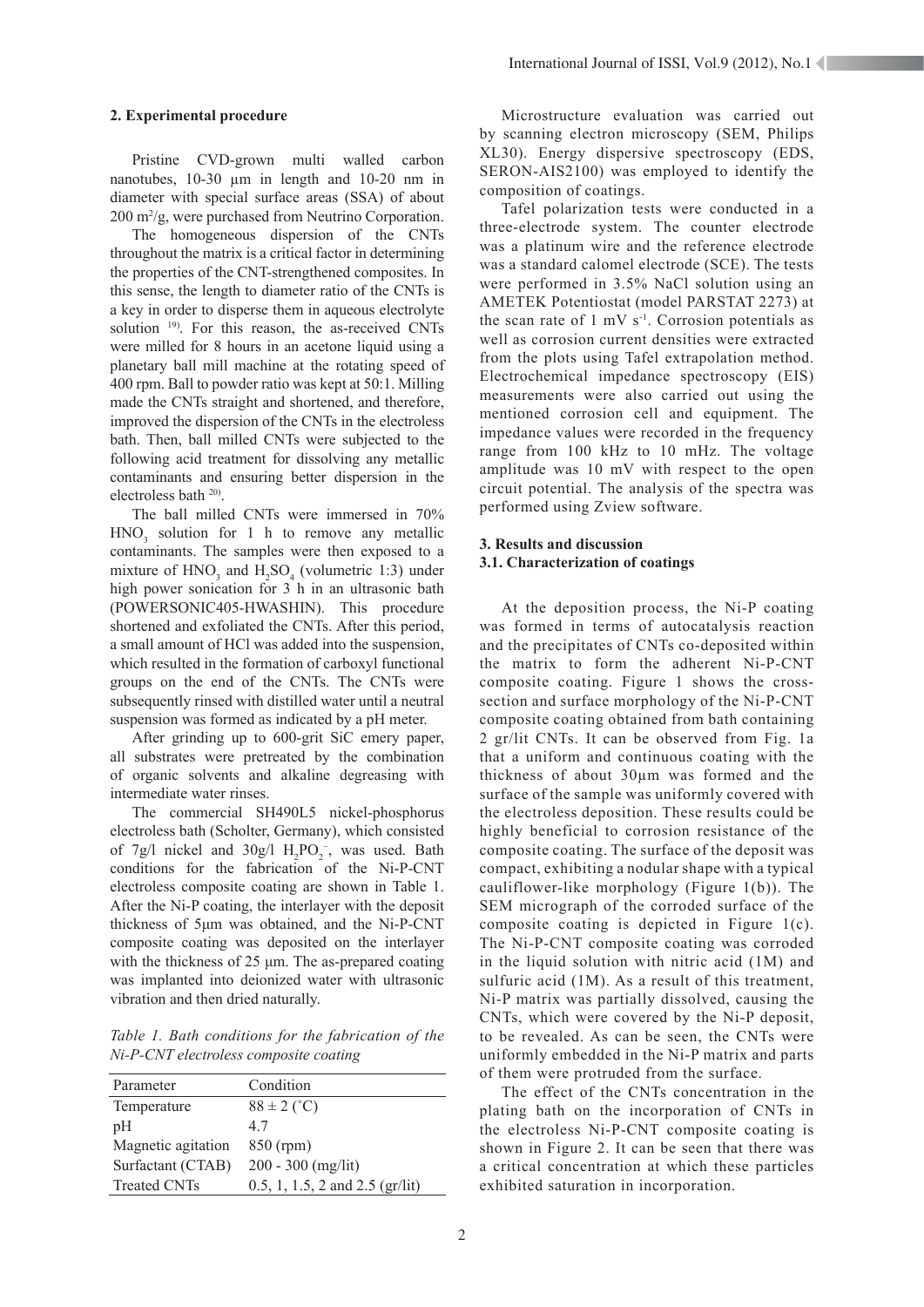

*Fig. 1. The SEM micrographs of the Ni-P-CNT composite coating (a) cross-section morphology, (b) surface and (c) corroded surface.*



*Fig. 2. The effect of the CNTs concentration in the plating bath on the incorporation of CNTs in the coating.*

Below this concentration, as the content of CNTs in the bath was increased to 2 g/lit, the weight percent of CNTs in the coating was also increased to 4.6 wt.%. The reason for this increase seems to be related to the increased physical collisions of particles with the surface, following the trapping of more particles in the mechanical locks of the coating 1,21). However, above the critical concentration, a slight decrease in the incorporation percentage was observed. This may be attributed to several reasons. First of all, above this concentration, the strong van der Waals interaction between the nanotubes led to the agglomeration of CNTs 15,22). Since the agglomerated CNTs were hard to deposit at substrate surface and tended to settle down before the electroless depositing process, the available number of particles adjacent to the electrode surface for incorporation was decreased. Second, electroless baths are very sensitive to contaminants 23); therefore too high concentrations of CNTs could have very deleterious effects on electroless

bath and obstruct the autocatalytic reactions. Third, above the critical concentration, some CNTs were physically adsorbed on the electrode surface, making available the smaller number of active spots for incorporation on the substrate surface. A similar co-deposition behaviour was observed earlier in some electroless composite system 1,21,24).

# **3.2. Corrosion tests 3.2.1. Tafel polarization**

The corrosion behaviour of the electroless Ni-P and Ni-P-CNT coatings was evaluated using potentiodynamic polarization technique. Tafel polarization plots for the Ni-P and Ni-P-CNT coatings with different contents of CNTs in the as deposited condition in 3.5% NaCl solution are illustrated in Figure 3. The corrosion parameters such as corrosion potential  $(E_{\text{corr}})$  and corrosion current density  $(i_{\text{corr}})$ , were obtained from the polarization curves using Tafel extrapolation method, as summarized in Table 2. It is obvious that as the content of CNTs in the bath was increased, the corrosion potential was first increased and then decreased. This behaviour seems to be related to the change in the content of incorporated CNTs in the composite coating. Due to the low hydrogen overvoltage on CNTs 25,26), with increasing CNTs in the coating, the rate of cathodic half reaction (most probably hydrogen evolution) was increased, and therefore corrosion potential was shifted towards a more noble direction.

Also, according to Table 2, by increasing the concentration of CNTs in the plating bath, corrosion current density values were initially decreased and then increased. The improvement of corrosion resistance of composite coating with increasing the CNTs concentration in the bath to 1.5 g/lit can be attributed to the increase in the incorporated CNTs in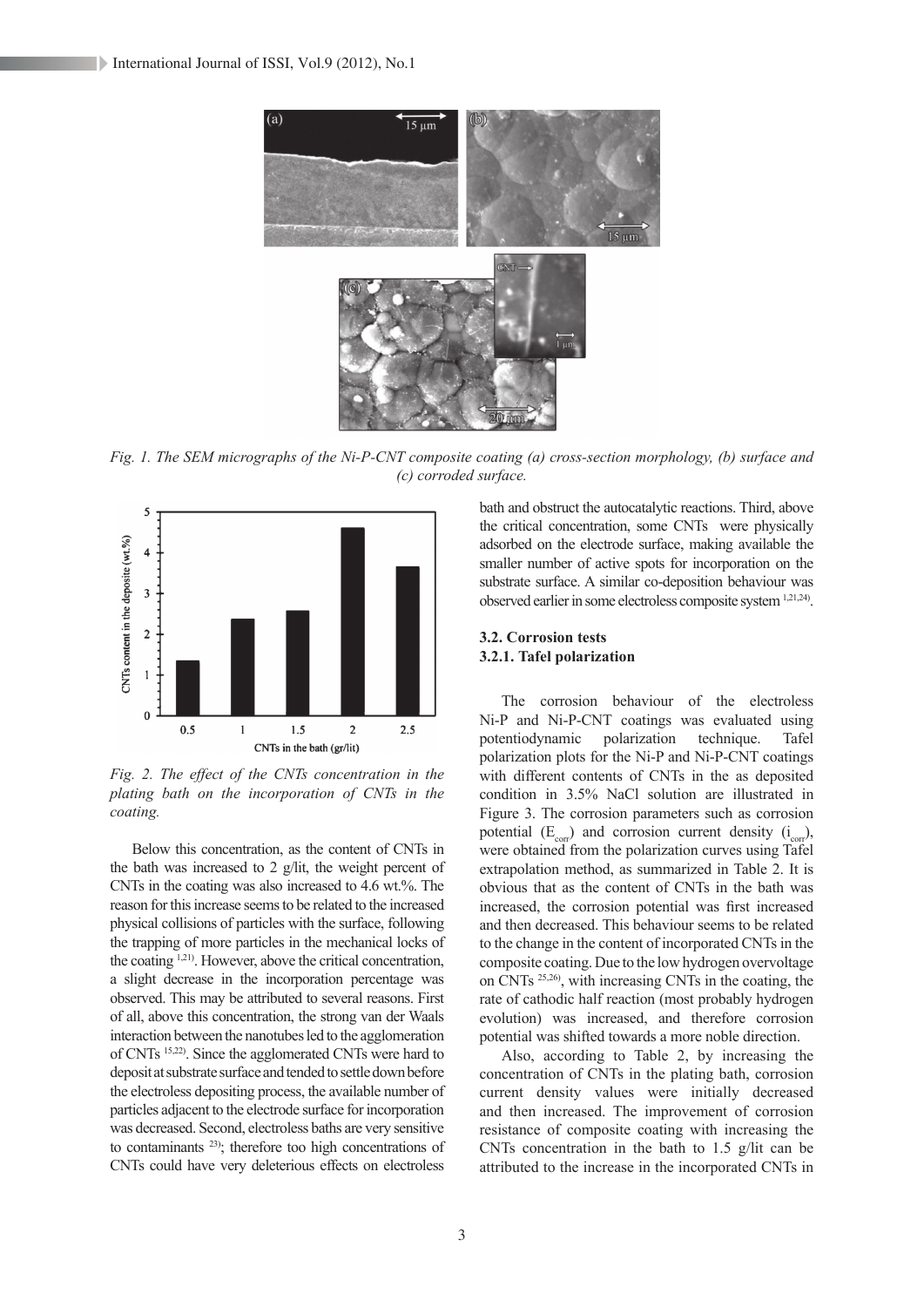the coating. More incorporated CNTs increased the rate of hydrogen evolution and enhanced the anodic dissolution of the Ni-P matrix that caused augmented preferred nickel dissolution. Consequently, the formation of the phosphorus-rich passive film at the coating/solution interface was accelerated and the corrosion current density was decreased. On the other hand, the increase in CNTs content of composite coatings led to the decrease in the effective metallic area prone to corrosion and thereby, corrosion resistance was improved <sup>19)</sup>.

Although with the further increase in the concentration of CNTs in the plating bath to 2 and 2.5 g/lit content, incorporated CNTs were increased, corrosion resistance was aggravated.

This can be ascribed to two reasons. First, the presence of a too high concentration of CNTs in the plating bath obstructed the electroless autocatalytic reactions and increased micro-defects density in the composite coatings. Since the defects known as a high energy sites, they can be easily corroded and are suitable for initiate localized corrosion. Second, too high content of CNTs in the composite coating resulted in the increase in the internal stress of the coating, thereby increasing the free energy of the coating. The coatings with higher free energy values were more susceptible to corrosion.



*Fig. 3. The polarization curves of the coatings in 3.5% NaCl solution.*

#### **3.2.2. Electrochemical Impedance Spectroscopy (EIS)**

Figure 4 shows the Nyquist plots obtained for as deposited electroless Ni-P and Ni-P-CNT coatings with different contents of CNTs in 3.5% NaCl solution at their respective open circuit potentials. All the curves appeared to be similar, consisting of a single semicircle signifying the charge controlled reaction. However, it should be noted that although these curves appeared to be similar with respect to their shape, they differed considerably in their size. This indicates that the same fundamental processes had to occur on all these coatings but over a different effective area in each case.

In order to further understand the corrosion mechanisms, the corresponding equivalent circuits for EIS tests of the coatings are shown in Figure 5. In this figure,  $R_s$  is solution resistance and  $R_{ct}$  is charge transfer resistance, which is proportional to the corrosion resistance. Constant Phase Element (CPE) was used in place of ideal capacitors to which a phenomenological constant was often attached to fit impedance behaviour at electrode/electrolyte interface, which showed deviation from the real capacitor behavior. The plots were fitted using Zview software. The results are listed in Table 2. A good correspondence between the fitted and measured spectra was obtained.

According to Table 2, as the concentration of CNTs in the bath was increased, charge transfer resistance and  $n_d$  values were initially increased and then decreased while  $\text{CPE}_{\text{dl}}$  was shown to follow a inverse trend. These results were in accordance with Tafel polarization results, stating that at the concentration of 1.5 g/lit CNTs in the bath, the corrosion resistant of the coating was found to be maximized. As stated above, the increase in the concentration of CNTs in the bath to 1.5 gr/lit increased incorporated CNTs in the composite coating and therefore, enhanced the charge transfer resistance due to the facilitation of chemical passivation and rapid formation of a thicker P-rich film with low ionic conductivity properties. In addition, since the nanoscale deposited CNTs reduced the surface and structural defects by filling the crevices, gaps and micron holes of the coating 14,18) were

|              | $E_{\text{corr}}$ (V vs. SCE) | $i_{corr} (\mu A.cm^{-2})$ | $R_c (\Omega.cm^2)$ | $R_{\text{ct}}$ (kQ.cm <sup>2</sup> ) | $CPE_{d}(\mu f.s^{1-n}.cm^{-2})$ | $n_{\rm dl}$ |
|--------------|-------------------------------|----------------------------|---------------------|---------------------------------------|----------------------------------|--------------|
| $Ni-P$       | $-430$                        | 0.64                       | 130.9               | 23.12                                 | 51.2                             | 0.75         |
| $0.5$ gr/lit | $-397$                        | 0.47                       | 106.4               | 24.33                                 | 22.2                             | 0.87         |
| $1$ gr/lit   | $-383$                        | 0.37                       | 112.3               | 31.01                                 | 21.7                             | 0.86         |
| $1.5$ gr/lit | $-340$                        | 0.18                       | 146.3               | 49.95                                 | 16.6                             | 0.90         |
| $2$ gr/lit   | $-297$                        | 0.29                       | 138.2               | 45.10                                 | 30.3                             | 0.87         |
| $2.5$ gr/lit | $-386$                        | 0.39                       | 163.2               | 30.49                                 | 32.24                            | 0.79         |

*Table 2. Corrosion resistance values evaluated by potentiodynamic polarization and EIS studies*